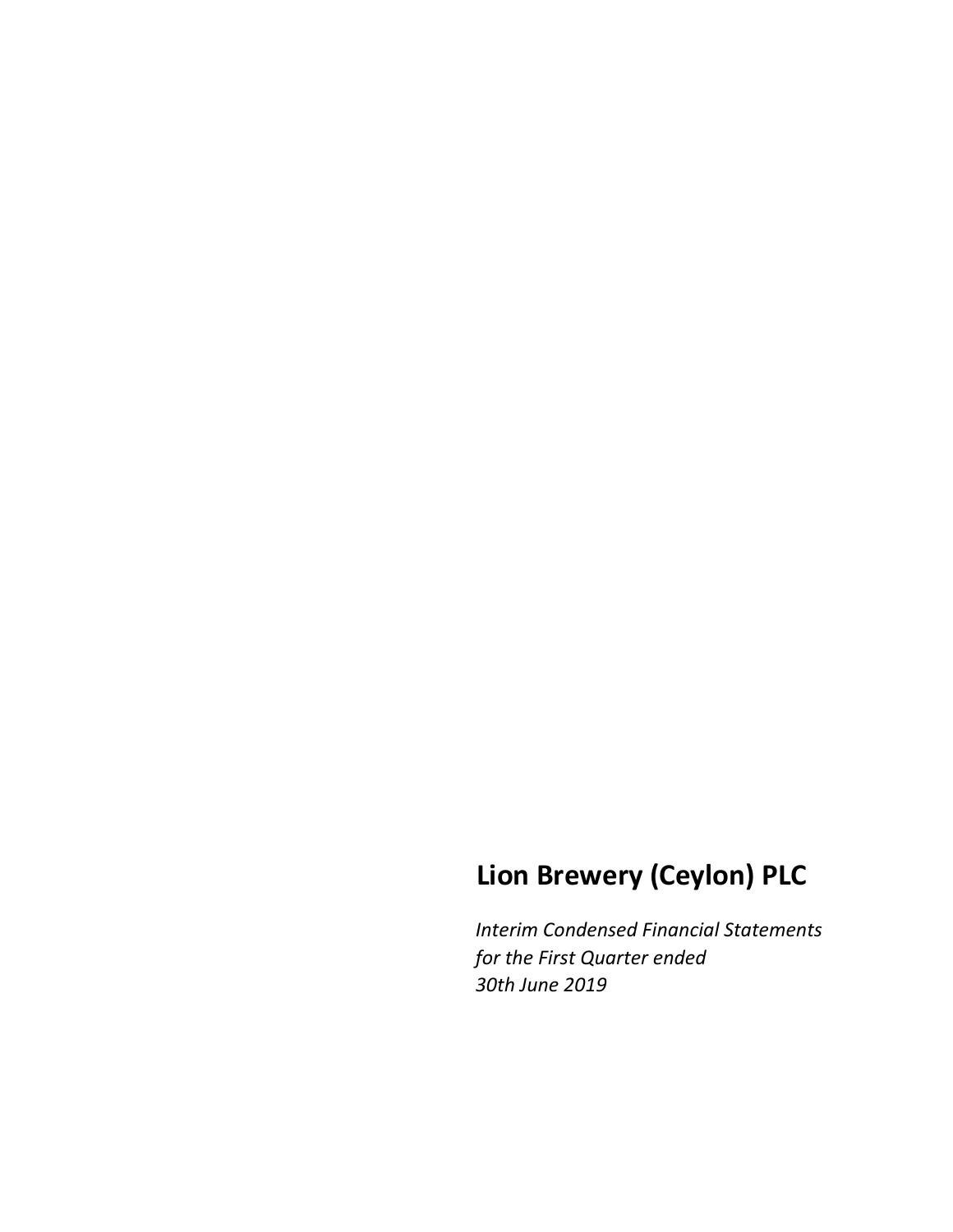## **LION BREWERY (CEYLON) PLC Review**

On a revenue of Rs. 11.758 billion the Company earned a post tax profit of Rs. 783 million. This was a marginal growth of 5% when compared to the 1st quarter results of the previous year. In the meanwhile, the Company's contribution to the Treasury in terms of Excise Duty increased by 36%, from Rs 5.3 bn in the 1st quarter of last the last year to Rs 7.2 bn during the period under review.

The events of April 21st & the challenges faced by the economy subsequently, will likely exert pressure on the Company's results in the forthcoming quarters. Tourism is unlikely to reach the previous year's level & footfall of local patrons into on premise outlets is also not expected to pick up significantly in the short term. Thus the remainder of the year will prove challenging.

As shareholders are aware, for many years, your Company has been speaking out on the prevalence of artificial toddy and illicit alcohol. Unfortunately, neither the regulators nor policy makers took much notice. The anti alcohol lobby including foreign funded NGO's working in the field held out these comments as red herrings. Unfortunately, recent events, where 13 people lost their lives in the Gampaha district after consuming illicit alcohol have proven the Company correct. It's a pity that lives had to be lost to bring attention to what was a well known fact. However, even at this late stage, it is to be hoped that policy makers together with regulators and enforcement agencies take the necessary steps to eradicate the illicit alcohol menace from our society. It must be pointed out that enforcement alone is insufficient; instead, the three pillars of policy, regulation & enforcement must work together if significant inroads are to be made in the fight against illicit alcohol. Whilst it may be politically unpalatable, the reality is that the most effective policy measures against illicit alternatives is to make legal products more affordable and reasonably accessible. And since health and other social connotations are at play in the alcohol industry, the milder alternatives within the legal products should be at the forefront in terms of both price & availability. Hopefully, the relevant authorities will now act on an urgent basis before more lives are lost to illicit alcohol.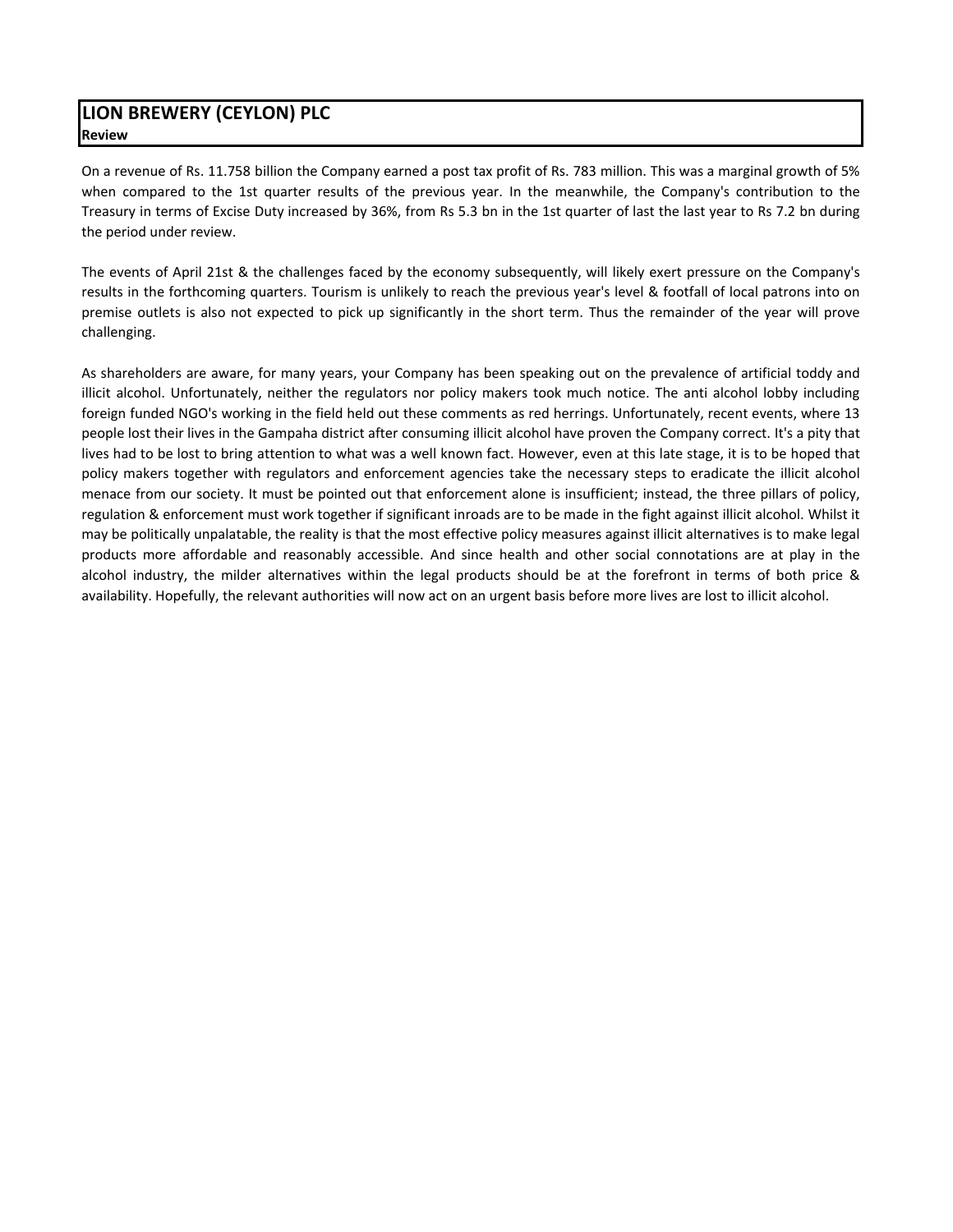# **LION BREWERY (CEYLON) PLC**

# **BOARD OF DIRECTORS AS AT 30TH JUNE 2019**

Mr. D. A. Cabraal (Chairman) Mr. H. Selvanathan (Deputy Chairman) Mr. S. K. Shah (Chief Executive Officer) Mr. D. C. R. Gunawardena Mr. K. Selvanathan (Director / Alternate Director to H. Selvanathan) Mr. D. R. P. Goonetilleke Mrs. S. J. F. Evans Mr. R. H. Meewakkala Mr. Lim C. K. Mr. S. Selvanathan (appointed w.e.f. 05/04/2019) Mr. T. Akiskalos (appointed w.e.f. 20/05/2019) Mr. L. Lehmann (resigned w.e.f. 20/05/2019)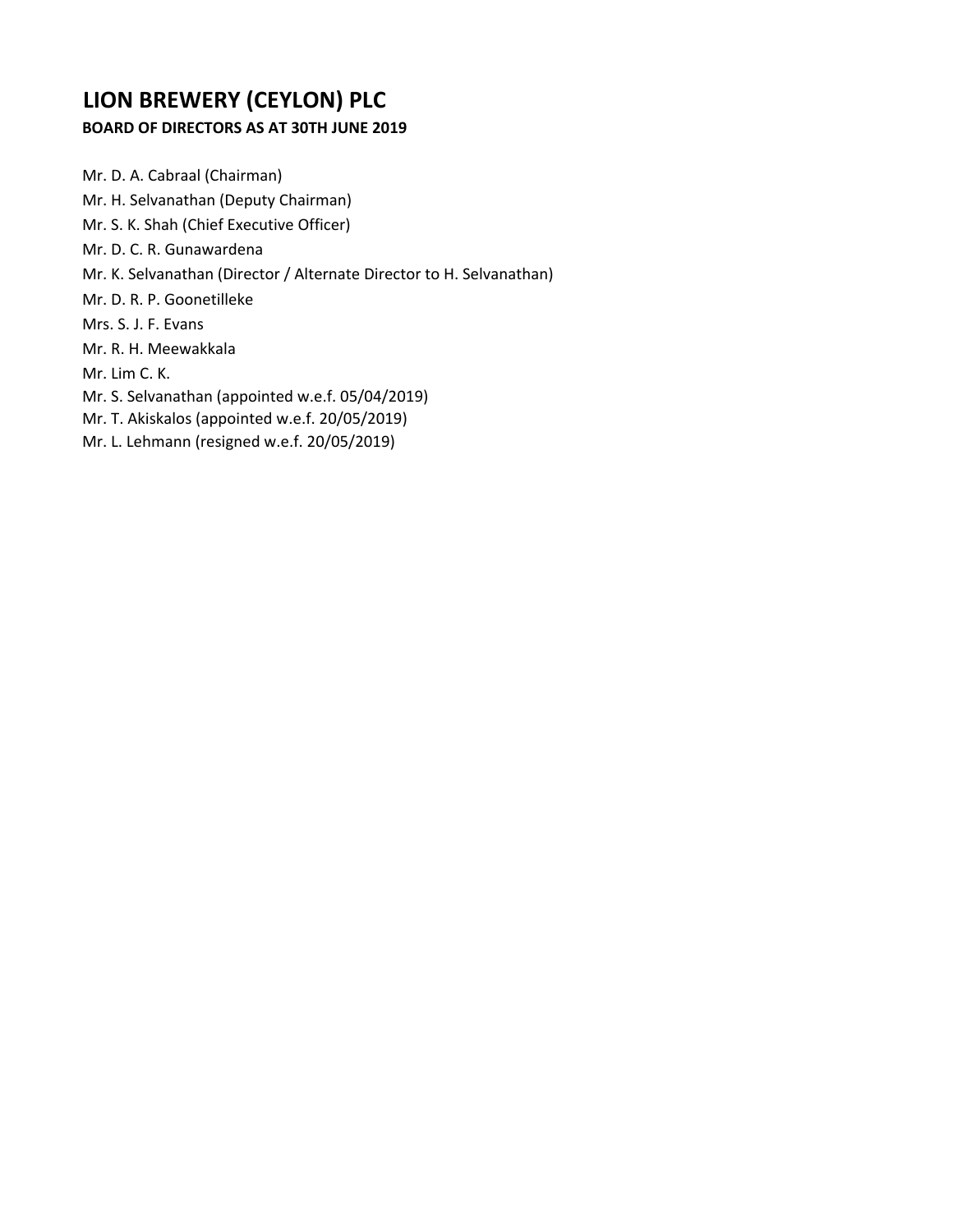| <b>CONDENSED STATEMENT OF FINANCIAL POSITION</b>                      |            |            |            |                        |
|-----------------------------------------------------------------------|------------|------------|------------|------------------------|
|                                                                       |            | Company    |            | Group                  |
|                                                                       | 30-Jun-19  | 31-Mar-19  | 30-Jun-19  | 31-Mar-19              |
| <b>In Rs.'000s</b>                                                    |            | (Audited)  |            | (Audited)              |
| <b>ASSETS</b>                                                         |            |            |            |                        |
| <b>Non- Current Assets</b>                                            |            |            |            |                        |
| Property, plant & equipment                                           | 16,559,570 | 16,674,679 | 17,944,489 | 18,073,888             |
| Intangible assets                                                     | 2,377,090  | 2,378,212  | 2,377,090  | 2,378,212              |
| Investments in subsidiary                                             | 1,029,623  | 1,029,623  |            |                        |
| <b>Total Non-Current Assets</b>                                       | 19,966,283 | 20,082,514 | 20,321,579 | 20,452,100             |
| <b>Current Assets</b>                                                 |            |            |            |                        |
| Inventories                                                           | 2,527,487  | 2,105,811  | 2,527,487  | 2,105,811              |
| Trade and other receivables                                           | 1,878,150  | 1,751,534  | 1,885,967  | 1,759,235              |
| Amounts due from related companies                                    | 734,460    | 713,230    | 734,460    | 713,230                |
| Cash and cash equivalents                                             | 8,258,100  | 10,126,039 | 8,400,728  | 10,250,405             |
| <b>Total Current Assets</b>                                           | 13,398,197 | 14,696,614 | 13,548,642 | 14,828,681             |
| <b>Total Assets</b>                                                   | 33,364,480 | 34,779,128 | 33,870,221 | 35,280,781             |
|                                                                       |            |            |            |                        |
| <b>EQUITY AND LIABILITIES</b>                                         |            |            |            |                        |
| <b>Equity</b>                                                         |            |            |            |                        |
| Stated capital                                                        | 2,537,801  | 2,537,801  | 2,537,801  | 2,537,801              |
| Capital reserves                                                      | 782,557    | 782,557    | 1,106,770  | 1,106,770              |
| Retained earnings                                                     | 9,791,479  | 9,008,246  | 9,662,416  | 8,876,188              |
| <b>Total Equity</b>                                                   | 13,111,837 | 12,328,604 | 13,306,987 | 12,520,759             |
|                                                                       |            |            |            |                        |
| <b>Non- Current Liabilities</b>                                       |            |            |            |                        |
| Loans and borrowings                                                  | 2,992,035  | 3,271,271  | 2,992,035  | 3,271,271              |
| <b>Employee benefits</b>                                              | 191,870    | 197,430    | 191,870    | 197,430                |
| Net deferred tax liabilities<br><b>Total Non- Current Liabilities</b> | 4,717,344  | 4,700,075  | 5,017,441  | 5,000,172<br>8,468,873 |
|                                                                       | 7,901,249  | 8,168,776  | 8,201,346  |                        |
| <b>Current Liabilities</b>                                            |            |            |            |                        |
| Trade and other payables                                              | 1,224,544  | 1,101,924  | 1,231,719  | 1,108,777              |
| Amounts due to related companies                                      | 87,783     | 115,060    | 87,747     | 114,946                |
| Refundable deposits                                                   | 1,545,040  | 1,456,224  | 1,545,040  | 1,456,224              |
| <b>Current tax liabilities</b>                                        | 2,142,513  | 2,417,984  | 2,145,868  | 2,420,646              |
| Debentures (Note 4)                                                   | 2,051,628  | 2,078,285  | 2,051,628  | 2,078,285              |
| Loans and borrowings                                                  | 4,524,071  | 6,322,696  | 4,524,071  | 6,322,696              |
| <b>Bank overdrafts</b>                                                | 775,815    | 789,575    | 775,815    | 789,575                |
| <b>Total Current Liabilities</b>                                      | 12,351,394 | 14,281,748 | 12,361,888 | 14,291,149             |
| <b>Total Liabilities</b>                                              | 20,252,643 | 22,450,524 | 20,563,234 | 22,760,022             |
| <b>Total Equity and Liabilities</b>                                   | 33,364,480 | 34,779,128 | 33,870,221 | 35,280,781             |
|                                                                       |            |            |            |                        |
| Net assets per ordinary share (Rs.)                                   | 163.90     | 154.11     | 166.34     | 156.51                 |

The above figures are provisional and subject to audit.

These financial statements are in compliance with the requirements of the Companies Act No. 07 of 2007.

#### **(sgd.) J.N. Goonaratne**

Financial Controller‐Corporate

The Board of Directors is responsible for the preparation and presentation of these Financial Statements.

Approved and signed on behalf of the Managers Approved and signed on behalf of the Board

**(sgd.) (sgd.) (sgd.) V. R. Wijesinghe S.K. Shah D.R.P. Goonetilleke** Director ‐ Finance Director Director **Carsons Management Services (Private) Limited**  $6<sup>th</sup>$  August 2019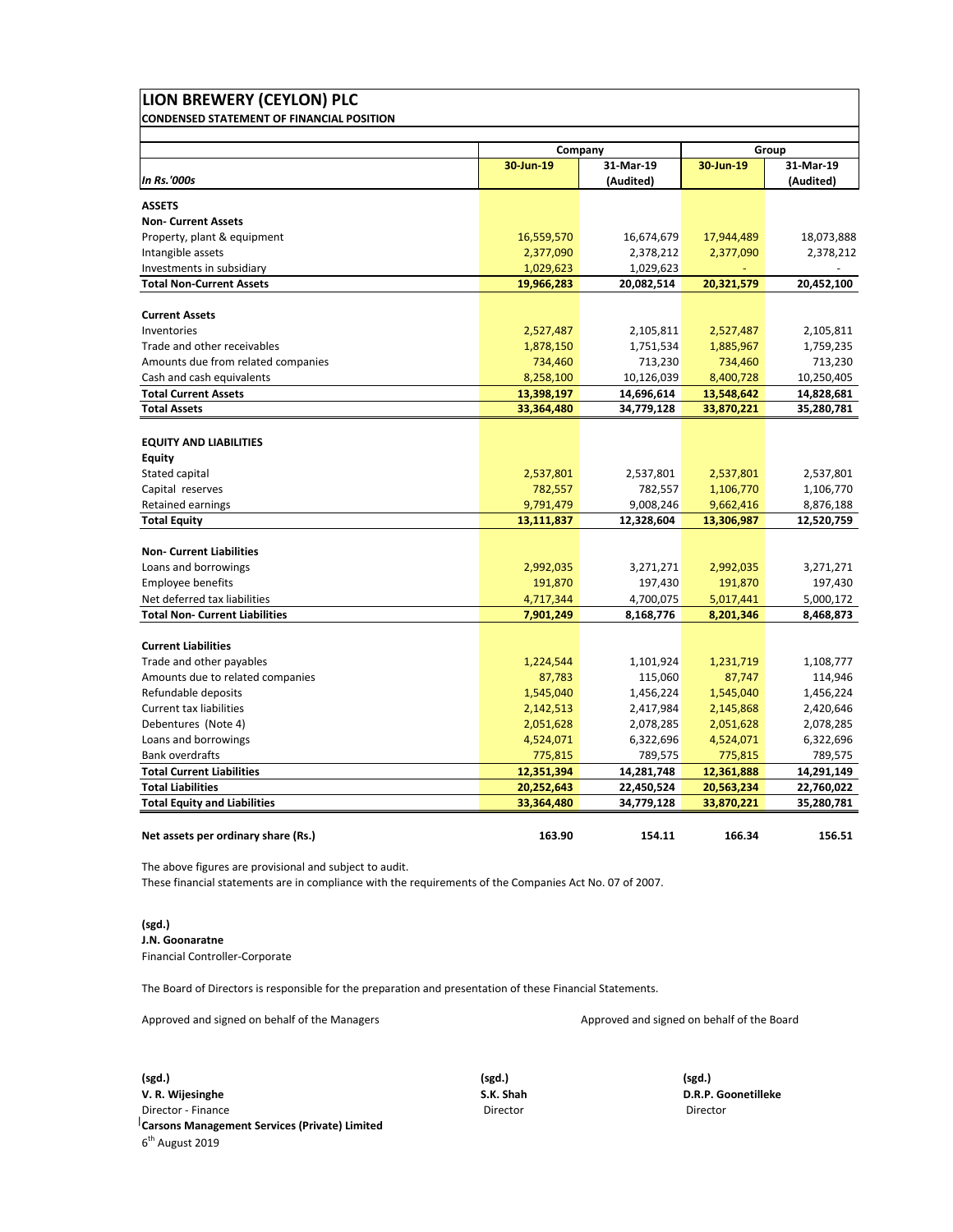# **LION BREWERY (CEYLON) PLC CONDENSED STATEMENT OF COMPREHENSIVE INCOME ‐ COMPANY**

| In Sri Lankan Rs.'000s                                                              | <b>Quarter Ended</b> |             | Change         | Year ended              |
|-------------------------------------------------------------------------------------|----------------------|-------------|----------------|-------------------------|
|                                                                                     | 30.06.2019           | 30.06.2018  | %              | 31.03.2019<br>(Audited) |
| Revenue                                                                             | 11,758,644           | 9,216,649   | 28             | 42,830,494              |
| Cost of sales                                                                       | (9,029,955)          | (6,725,110) | 34             | (32,007,626)            |
| <b>Gross profit</b>                                                                 | 2,728,689            | 2,491,539   | 10             | 10,822,868              |
| Other income                                                                        | 34,568               | 21,770      | 59             | 140,249                 |
|                                                                                     | 2,763,257            | 2,513,309   | 10             | 10,963,117              |
| Distribution expenses                                                               | (674, 780)           | (598, 145)  | 13             | (2,900,004)             |
| Administrative expenses                                                             | (363, 612)           | (282, 761)  | 29             | (1,394,180)             |
| Other expenses                                                                      | (230, 744)           | (85, 330)   | 170            | (377, 862)              |
| Operating profit before finance cost                                                | 1,494,121            | 1,547,073   | (3)            | 6,291,071               |
| Finance income                                                                      | 335,676              | 220,635     | 52             | 1,032,653               |
| Finance costs                                                                       | (464,080)            | (532, 615)  | (13)           | (1,977,378)             |
| <b>Net finance costs</b>                                                            | (128, 404)           | 311,980)    | (59)           | (944, 725)              |
|                                                                                     |                      |             |                |                         |
| <b>Profit before taxation</b>                                                       | 1,365,717            | 1,235,093   | 11             | 5,346,346               |
| Income tax expense                                                                  | (565, 215)           | (88, 253)   | 540            | (780, 243)              |
| Deferred taxation                                                                   | (17, 269)            | (399, 644)  | (96)           | (1, 295, 308)           |
| <b>Profit after taxation</b>                                                        | 783,233              | 747,196     | 5              | 3,270,795               |
| Other comprehensive income<br>Items that will not be reclassified to profit or loss |                      |             |                |                         |
| Remeasurement of employee benefit obligations                                       |                      |             |                | 12,533                  |
| Deferred tax charge on actuarial (gain)/loss                                        |                      |             | $\overline{a}$ | (5,013)                 |
| Total other comprehensive income for the period net of tax                          |                      |             |                | 7,520                   |
| Total comprehensive income for the period                                           | 783,233              | 747,196     | 5              | 3,278,315               |
| Earnings per ordinary share (Rs.)                                                   | 9.79                 | 9.34        |                | 40.88                   |

*The above figures are provisional and subject to audit.*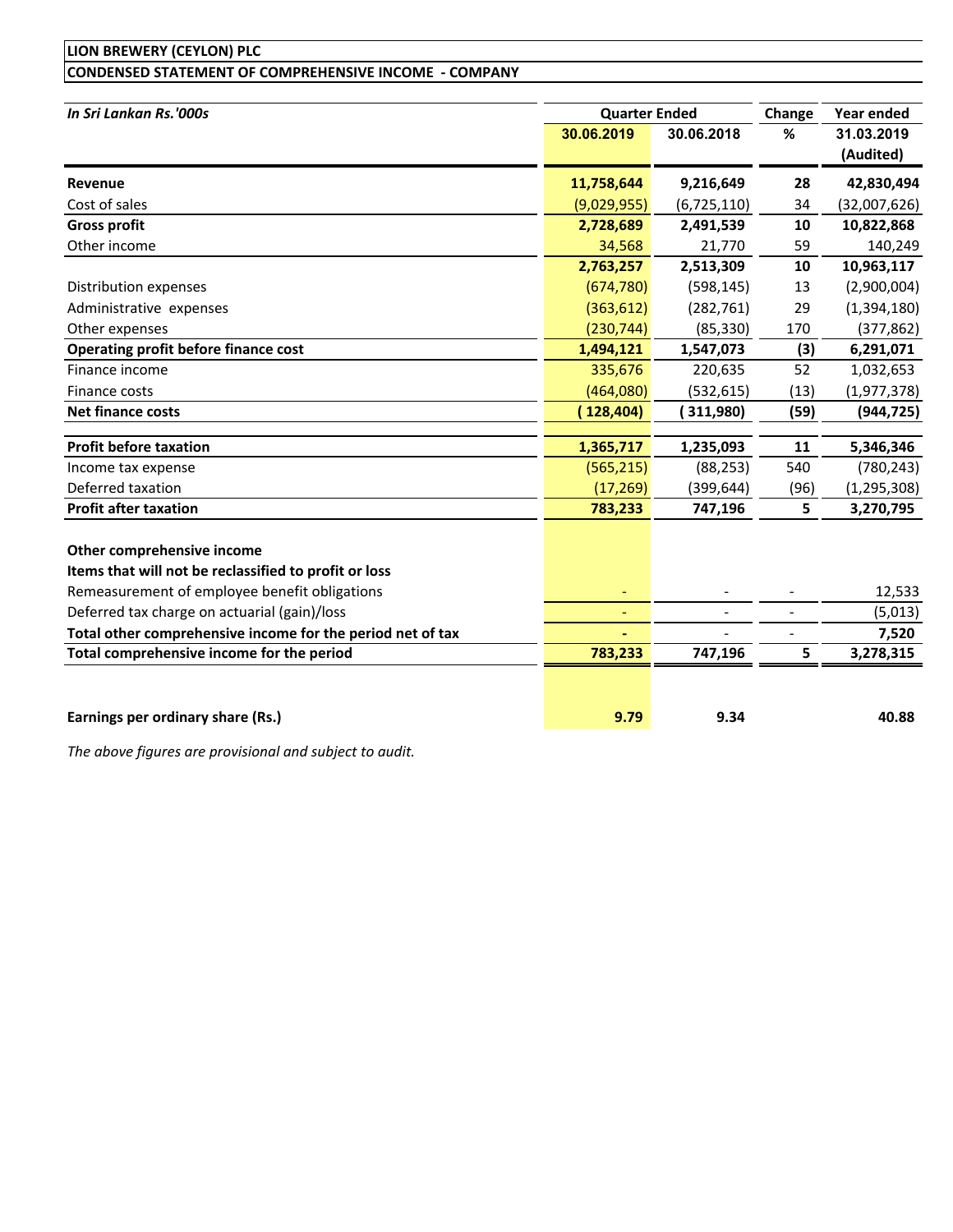# **LION BREWERY (CEYLON) PLC CONDENSED STATEMENT OF COMPREHENSIVE INCOME ‐ GROUP**

| In Sri Lankan Rs.'000s                                     |                | <b>Quarter Ended</b> | Change                  | <b>Year Ended</b> |
|------------------------------------------------------------|----------------|----------------------|-------------------------|-------------------|
|                                                            | 30.06.2019     | 30.06.2018           | %                       | 31.03.2019        |
|                                                            |                |                      |                         | (Audited)         |
|                                                            |                |                      |                         |                   |
| <b>Revenue</b>                                             | 11,758,644     | 9,216,649            | 28                      | 42,830,494        |
| Cost of sales                                              | (9,029,955)    | (6, 725, 110)        | 34                      | (32,007,626)      |
| <b>Gross profit</b>                                        | 2,728,689      | 2,491,539            | 10                      | 10,822,868        |
| Other income                                               | 45,057         | 21,978               | 105                     | 143,060           |
|                                                            | 2,773,746      | 2,513,517            | 10                      | 10,965,928        |
| Distribution expenses                                      | (674, 780)     | (598, 145)           | 13                      | (2,900,004)       |
| Administrative expenses                                    | (372, 889)     | (293, 744)           | 27                      | (1,440,482)       |
| Other expenses                                             | (230, 744)     | (85, 330)            | 170                     | (377, 862)        |
| <b>Operating profit before finance cost</b>                | 1,495,333      | 1,536,298            | (3)                     | 6,247,580         |
| Finance income                                             | 338,152        | 223,131              | 52                      | 1,043,122         |
| Finance costs                                              | (464,080)      | (532, 617)           | (13)                    | (1,977,378)       |
| <b>Net finance costs</b>                                   | (125, 928)     | (309, 486)           | (59)                    | (934, 256)        |
| <b>Profit before taxation</b>                              | 1,369,405      | 1,226,812            | 12                      | 5,313,324         |
| Income tax expense                                         | (565,908)      | (89, 474)            | 532                     | (783, 462)        |
| Deferred taxation                                          | (17, 269)      | (399, 644)           | (96)                    | (1,308,982)       |
| <b>Profit after taxation</b>                               | 786,228        | 737,694              | $\overline{\mathbf{z}}$ | 3,220,880         |
| Other comprehensive income                                 |                |                      |                         |                   |
| Items that will not be reclassified to profit or loss      |                |                      |                         |                   |
| Remeasurement of employee benefit obligations              |                |                      |                         | 12,533            |
| Deferred tax charge on actuarial (gain)/loss               | $\blacksquare$ |                      |                         | (5,013)           |
| Revaluation gain on land & buildings                       |                |                      |                         | 279,091           |
| Deferred tax charge on land and building revaluation       | $\blacksquare$ |                      | $\overline{a}$          | (78, 145)         |
| Total other comprehensive income for the period net of tax |                |                      |                         | 208,466           |
| Total comprehensive income for the period                  | 786,228        | 737,694              | $\overline{\mathbf{z}}$ | 3,429,346         |
| Earnings per ordinary share (Rs.)                          | 9.83           | 9.22                 |                         | 40.26             |

*The above figures are provisional and subject to audit.*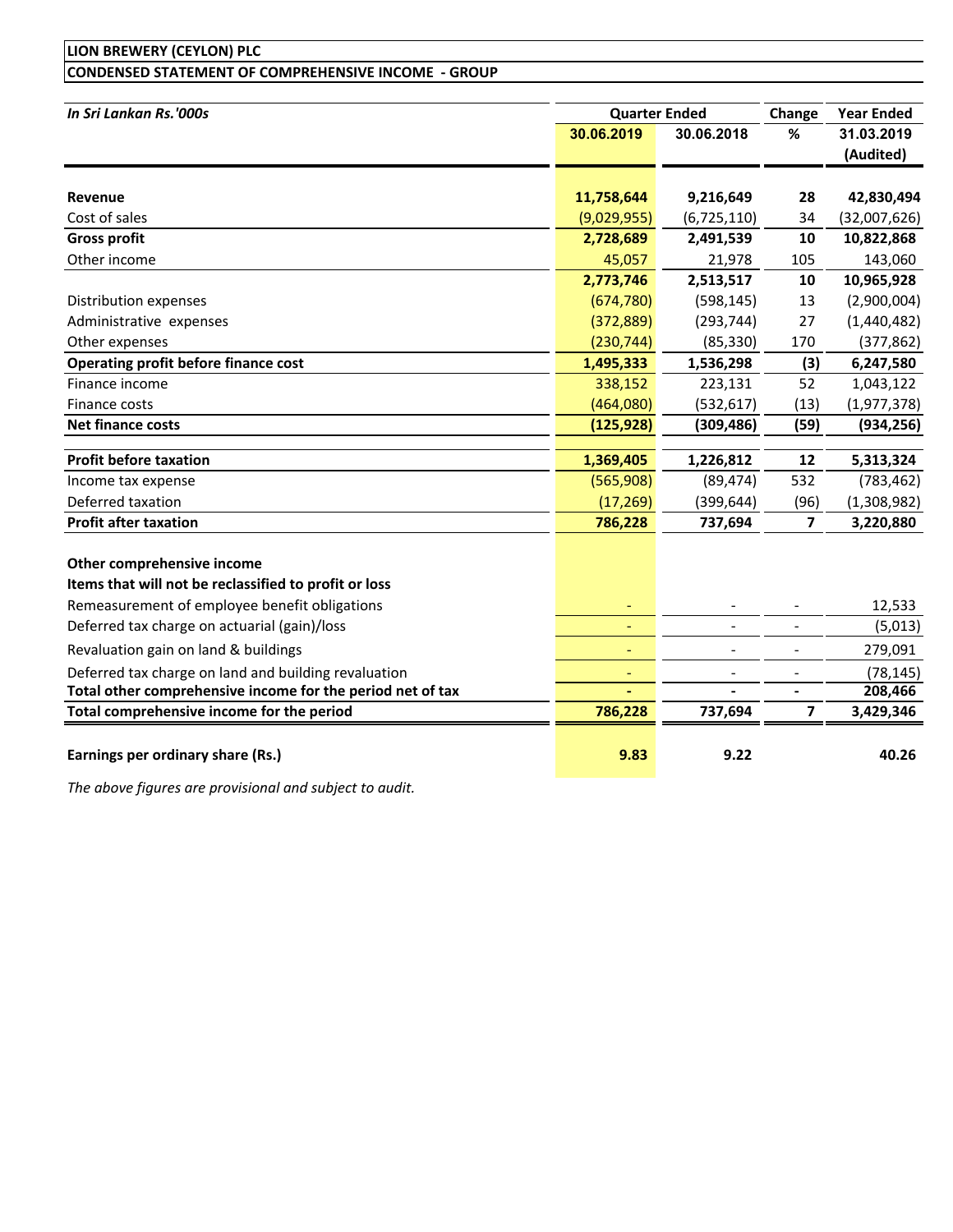| LION BREWERY (CEYLON) PLC                                                              |                          |                        |                             |                      |
|----------------------------------------------------------------------------------------|--------------------------|------------------------|-----------------------------|----------------------|
| <b>STATEMENT OF CHANGES IN EQUITY</b>                                                  |                          |                        |                             |                      |
| Company                                                                                |                          |                        |                             |                      |
| In Rs.'000s                                                                            | <b>Stated Capital</b>    | Revaluation<br>Reserve | Retained<br><b>Earnings</b> | <b>Total Equity</b>  |
| Balance as at 1st April 2018                                                           | 2,537,801                | 782,557                | 6,049,931                   | 9,370,289            |
| Total comprehensive income for the period<br>Profit for the period                     |                          |                        | 747,196                     | 747,196              |
| Other comprehensive income                                                             |                          |                        |                             |                      |
| Total comprehensive income for the period                                              | $\overline{a}$           | $\overline{a}$         | 747,196                     | 747,196              |
| Balance as at 30th June 2018                                                           | 2,537,801                | 782,557                | 6,797,127                   | 10,117,485           |
| Balance as at 1st April 2018                                                           | 2,537,801                | 782,557                | 6,049,931                   | 9,370,289            |
| Total comprehensive income for the year                                                |                          |                        |                             |                      |
| Profit for the year<br>Other comprehensive income for the year                         |                          |                        | 3,270,795<br>7,520          | 3,270,795<br>7,520   |
| Total comprehensive income for the year                                                |                          |                        | 3,278,315                   | 3,278,315            |
|                                                                                        |                          |                        |                             |                      |
| <b>Transactions with owners of the Company</b><br>Distribution made to owners          |                          |                        |                             |                      |
| Ordinary dividends                                                                     |                          |                        | (320,000)                   | (320,000)            |
| Balance as at 31st March 2019                                                          | 2.537.801                | 782,557                | 9,008,246                   | 12,328,604           |
| Balance as at 1st April 2019                                                           | 2,537,801                | 782,557                | 9,008,246                   | 12,328,604           |
| Total comprehensive income for the period                                              |                          |                        |                             |                      |
| Profit for the period                                                                  |                          |                        | 783,233                     | 783,233              |
| Other comprehensive income for the period<br>Total comprehensive income for the period | $\overline{\phantom{a}}$ | $\overline{a}$         | 783,233                     |                      |
|                                                                                        |                          |                        |                             | 783,233              |
| Balance as at 30th June 2019                                                           | 2,537,801                | 782,557                | 9,791,479                   | 13,111,837           |
|                                                                                        |                          |                        |                             |                      |
| <b>GROUP</b><br>In Rs.'000s                                                            | <b>Stated Capital</b>    | Revaluation            | Retained                    | <b>Total Equity</b>  |
|                                                                                        |                          | Reserve                | <b>Earnings</b>             |                      |
| Balance as at 1st April 2018                                                           | 2,537,801                | 905,824                | 5,967,788                   | 9,411,413            |
| Total comprehensive income for the period                                              |                          |                        |                             |                      |
| Profit for the period<br>Other comprehensive income                                    |                          |                        | 737,694                     | 737,694              |
| Total comprehensive income for the period                                              | $\overline{\phantom{a}}$ | $\blacksquare$         | 737,694                     | 737,694              |
|                                                                                        |                          |                        |                             |                      |
| Balance as at 30th June 2018                                                           | 2,537,801                | 905,824                | 6,705,482                   | 10,149,107           |
| Balance as at 1st April 2018                                                           | 2,537,801                | 905,824                | 5,967,788                   | 9,411,413            |
| Total comprehensive income for the year                                                |                          |                        |                             |                      |
| Profit for the year                                                                    |                          |                        | 3,220,880                   | 3,220,880            |
| Other comprehensive loss for the year<br>Total comprehensive loss for the year         |                          | 200,946<br>200,946     | 7,520<br>3,228,400          | 208,466<br>3,429,346 |
|                                                                                        |                          |                        |                             |                      |
| Transactions with owners of the Company                                                |                          |                        |                             |                      |
| <b>Distribution made to owners</b>                                                     |                          |                        | (320,000)                   | (320,000)            |
| Ordinary dividends<br>Balance as at 31st March 2019                                    | 2,537,801                | 1,106,770              | 8,876,188                   | 12,520,759           |
|                                                                                        |                          |                        |                             |                      |
| Balance as at 1st April 2019                                                           | 2,537,801                | 1,106,770              | 8,876,188                   | 12,520,759           |
| Total comprehensive income for the year<br>Profit for the period                       |                          |                        |                             |                      |
|                                                                                        |                          |                        |                             |                      |
| Other comprehensive income for the period                                              |                          |                        | 786,228                     | 786,228              |

**Balance as at 30th June 2019 2,537,801 2,537,801 1,106,770 9,662,416 13,306,987**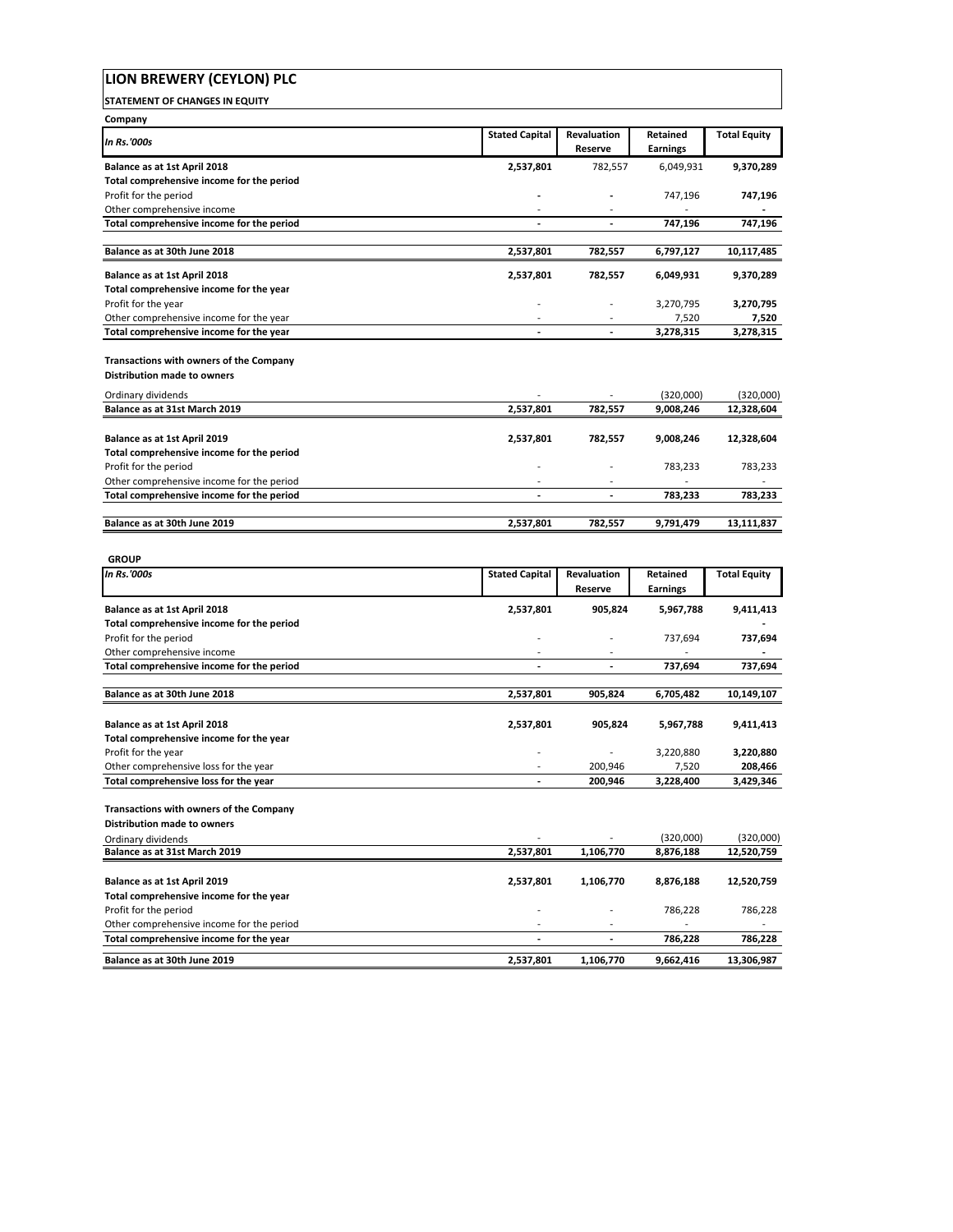| LION BREWERY (CEYLON) PLC<br><b>STATEMENT OF CASH FLOWS</b> |                |            |                         |               |            |                         |
|-------------------------------------------------------------|----------------|------------|-------------------------|---------------|------------|-------------------------|
|                                                             |                | Company    |                         |               | Group      |                         |
| <b>Period ended</b><br>In Rs.'000s                          | 30.06.2019     | 30.06.2018 | 31.03.2019<br>(Audited) | 30.06.2019    | 30.06.2018 | 31.03.2019<br>(Audited) |
| Cash flows from operating activities                        |                |            |                         |               |            |                         |
| <b>Profit before taxation</b>                               | 1,365,717      | 1,235,093  | 5,346,346               | 1,369,405     | 1,226,812  | 5,313,324               |
| Adjustments for:                                            |                |            |                         |               |            |                         |
| Finance costs                                               | 467,713        | 528,207    | 1,979,510               | 467,713       | 528,209    | 1,979,510               |
| Depreciation on property, plant & equipment                 | 297,668        | 289,714    | 1,191,532               | 304,620       | 296,259    | 1,217,708               |
| Amortization on Intangible assets                           | 1,122          | 13,337     | 53,516                  | 1,122         | 13,337     | 53,516                  |
| Net inventory provision /(reversal)                         | 7,960          | (16, 364)  | (20, 818)               | 7,960         | (16, 364)  | (20, 818)               |
| Provision for retirement benefit obligation                 | 4,169          | 3,128      | 36,295                  | 4,169         | 3,128      | 36,295                  |
| Impairment of property, plant & equipment                   | 150,223        |            | 7,311                   | 150,223       |            | 7,335                   |
| Impairment provision for trade debtors                      |                |            | 10,000                  | ä,            |            | 10,000                  |
| Loss /(gain) on disposal of property, plant & equipment     | (1,648)        | ٠          | (3,528)                 | (10, 452)     |            | (3,528)                 |
| Exchange loss/ (gain)                                       | 8,102          |            | (4,638)                 | 8,102         |            | (4,638)                 |
| Finance Income                                              | (335, 676)     | (220, 635) | (1,032,653)             | (338, 152)    | (223, 131) | (1,043,122)             |
| Operating cash flow before working capital changes          | 1,965,350      | 1,832,480  | 7,562,873               | 1,964,710     | 1,828,250  | 7,545,582               |
| (Increase)/Decrease in inventories                          | (429, 636)     | (331, 551) | (470, 989)              | (429, 636)    | (331, 551) | (470, 989)              |
| (Increase)/Decrease in trade and other receivables          | (134, 718)     | 971,378    | 794,530                 | (134, 834)    | 970,980    | 812,938                 |
| (Increase)/Decrease in amounts due from related companies   | (21, 230)      | 191,071    | (95, 233)               | (21, 230)     | 191,744    | (99, 560)               |
| Increase/(Decrease) in tax payable                          | (775, 887)     | (880,065)  | 122,456                 | (775, 887)    | (884, 269) | 122,391                 |
| Increase/(Decrease) in trade and other payables             | 122,620        | (273, 337) | (125, 989)              | 122,942       | (269, 534) | (126, 688)              |
| Increase/(Decrease) in amounts due to related companies     | (27, 277)      | 38,680     | 9,500                   | (27, 199)     | 38,680     | 9,386                   |
| Cash generated from operations                              | 699,222        | 1,548,656  | 7,797,149               | 698,866       | 1,544,300  | 7,793,060               |
| Finance expenses paid                                       | (433,868)      | (523, 240) | (1,781,024)             | (433, 868)    | (523, 242) | (1,781,024)             |
| Retirement benefits paid                                    | (9, 729)       | (3,783)    | (11,209)                | (9, 729)      | (3,783)    | (11, 209)               |
| Tax paid                                                    | (64, 800)      | (32,000)   | (465, 991)              | (64, 800)     | (32,000)   | (469, 466)              |
| Net cash generated from operating activities                | 190,825        | 989,633    | 5,538,924               | 190,469       | 985,275    | 5,531,361               |
| Cash flows from investing activities                        |                |            |                         |               |            |                         |
| Purchase and construction of property, plant & equipment    | (333, 471)     | (192, 483) | (899, 522)              | (333, 471)    | (192, 483) | (899, 522)              |
| Purchase of intangible assets                               |                |            | (44, 506)               |               |            | (44, 506)               |
| Proceeds from sale of property, plant & equipment           | 2,337          |            | 3,529                   | 18,479        |            | 3,529                   |
| Agent deposits received                                     | 88,815         | 32,591     | 298,961                 | 88,815        | 32,591     | 298,961                 |
| Agent deposits refunded                                     | ä,             | (6,998)    | (6,998)                 | $\Box$        | (6,998)    | (6,998)                 |
| Interest received                                           | 335,676        | 220,635    | 1,032,653               | 338,152       | 223,131    | 1,043,122               |
| Net cash generated from/(used in) investing activities      | 93,357         | 53,745     | 384,117                 | 111,975       | 56,241     | 394,586                 |
|                                                             |                |            |                         |               |            |                         |
| <b>Cash flows from financing activities</b>                 |                |            |                         |               |            |                         |
| Loans and borrowings received                               |                | 700,000    |                         |               | 700.000    |                         |
| Repayments of loans and borrowing                           | (2, 138, 361)  | (411, 611) | (2,319,690)             | (2, 138, 361) | (411, 611) | (2,319,690)             |
| Repayments of debentures                                    | $\blacksquare$ | (998, 800) | (998, 800)              |               | (998, 800) | (998, 800)              |
| Dividend paid net of tax                                    |                |            | (275, 210)              |               |            | (275, 210)              |
| Net cash generated/ (used in) financing activities          | (2, 138, 361)  | (710, 411) | (3,593,700)             | (2, 138, 361) | (710, 411) | (3,593,700)             |
|                                                             |                |            |                         |               |            |                         |
| Net increase in cash & cash equivalents                     | (1,854,179)    | 332,968    | 2,329,341               | (1,835,917)   | 331,105    | 2,332,247               |
| Cash & cash equivalents at the beginning of the year        | 9,336,464      | 7,007,123  | 7,007,123               | 9,460,830     | 7,128,583  | 7,128,583               |
| Cash & cash equivalents at the end of the year              | 7,482,285      | 7,340,091  | 9,336,464               | 7,624,913     | 7,459,688  | 9,460,830               |
| Analysis of cash and cash equivalents                       |                |            |                         |               |            |                         |
| Cash and cash equivalents                                   | 8,258,100      | 8,033,727  | 10,126,039              | 8,400,728     | 8,153,324  | 10,250,405              |
| Bank overdraft                                              | (775, 815)     | (693, 636) | (789, 575)              | (775, 815)    | (693, 636) | (789, 575)              |
|                                                             | 7,482,285      | 7,340,091  | 9,336,464               | 7,624,913     | 7,459,688  | 9,460,830               |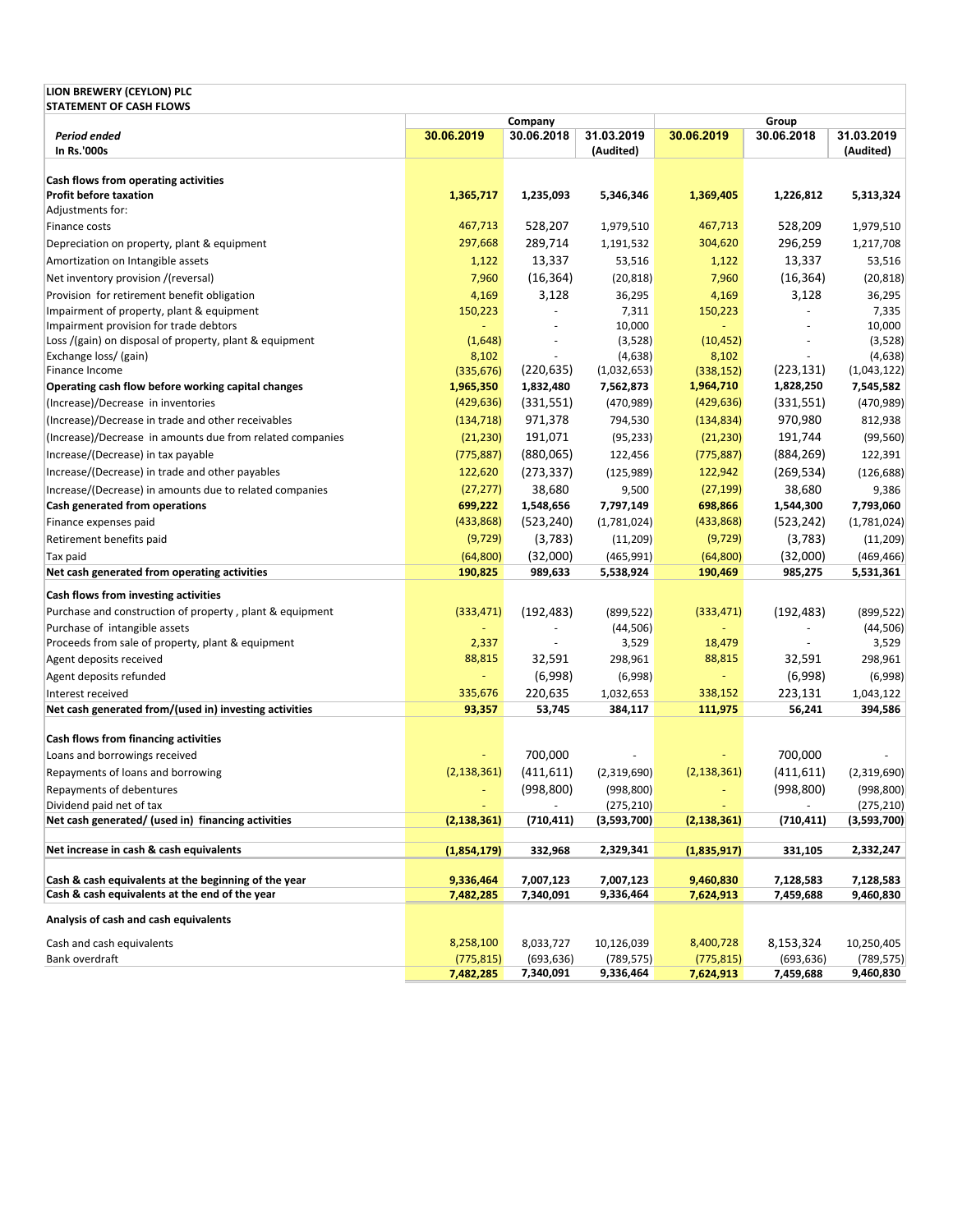# **LION BREWERY (CEYLON) PLC**

**NOTES TO THE FINANCIAL STATEMENTS**

#### **1 CORPORATE INFORMATION**

Lion Brewery (Ceylon) PLC is a public limited liability Company incorporated and domiciled in Sri Lanka and is listed on the Colombo Stock Exchange. The parent company is Ceylon Beverage Holdings PLC and the ultimate parent company is Bukit Darah PLC. The registered office of the Company is situated at No 61, Janadhipathi Mawatha, Colombo 01 and the principal place of business is situated at No 254, Colombo Road, Biyagama.

The Interim Consolidated Financial Statements comprise of the Company and its subsidiaries (together referred to as the "Group" and individually Group entities). The subsidiaries of the Company are set out below.

| Subsidiary                      | <b>Controlling interest</b> | <b>Note</b>             |
|---------------------------------|-----------------------------|-------------------------|
| Pearl Springs (Private) Limited | 100%                        | "PSPL"                  |
| Millers Brewery Limited         | 100%                        | 100% Subsidiary of PSPL |

#### **2 BASIS OF PREPARATION**

### **2.1 Statement of Compliance**

The condensed Interim Financial Statements of the Company and Group have been prepared in accordance with Sri Lanka Accounting Standard ‐ LKAS 34 – Interim Financial Reporting. This Interim Financial Statement should be read in conjunction with the Annual Financial Statements for the year ended 31st March 2019 including the changes to accounting policies as a result of adapting to Sri Lanka Financial Reporting Standards, (" SLFRSs/LKASs")

### **2.2 Basis of measurement**

The Financial Statements have been prepared on the historical cost basis and applied consistently with no adjustments being made for inflationary factors affecting the financial statements, except for the following;

‐ Freehold Land and buildings are measured at cost at the time of acquisition and construction and subsequently at revalued amounts, which are the fair values at the date of revaluation less accumulated depreciation and impairment losses, if any.

‐ Employee benefits are recognized as the net total of the plan assets, plus unrecognized past service cost and unrecognized actuarial losses, less unrecognized actuarial gains and the present value of the defined benefit obligation.

#### **2.3 Functional Currency and Presentation Currency**

All values presented in the Financial Statements are in Sri Lankan Rupees Thousands (Rs.'000s) which is the Group's functional currency, unless otherwise indicated.

#### **3 FINANCIAL COMMITMENTS AND CONTINGENT LIABILITIES**

#### **3. 1 Finance Commitments**

Document credits established for foreign purchases of the Company as at 30th June 2019 amounts to Rs. 468,180,196/‐ (2018 ‐ Rs. 55,004,776/‐)

#### **3.2 Contingencies**

Contingent liabilities as at 30th June 2019 amounts to Rs. 158,593,859/‐ (2018 ‐ Rs. 79,199,208/‐), being bank guarantees given to Government bodies and foreign suppliers for operational purposes.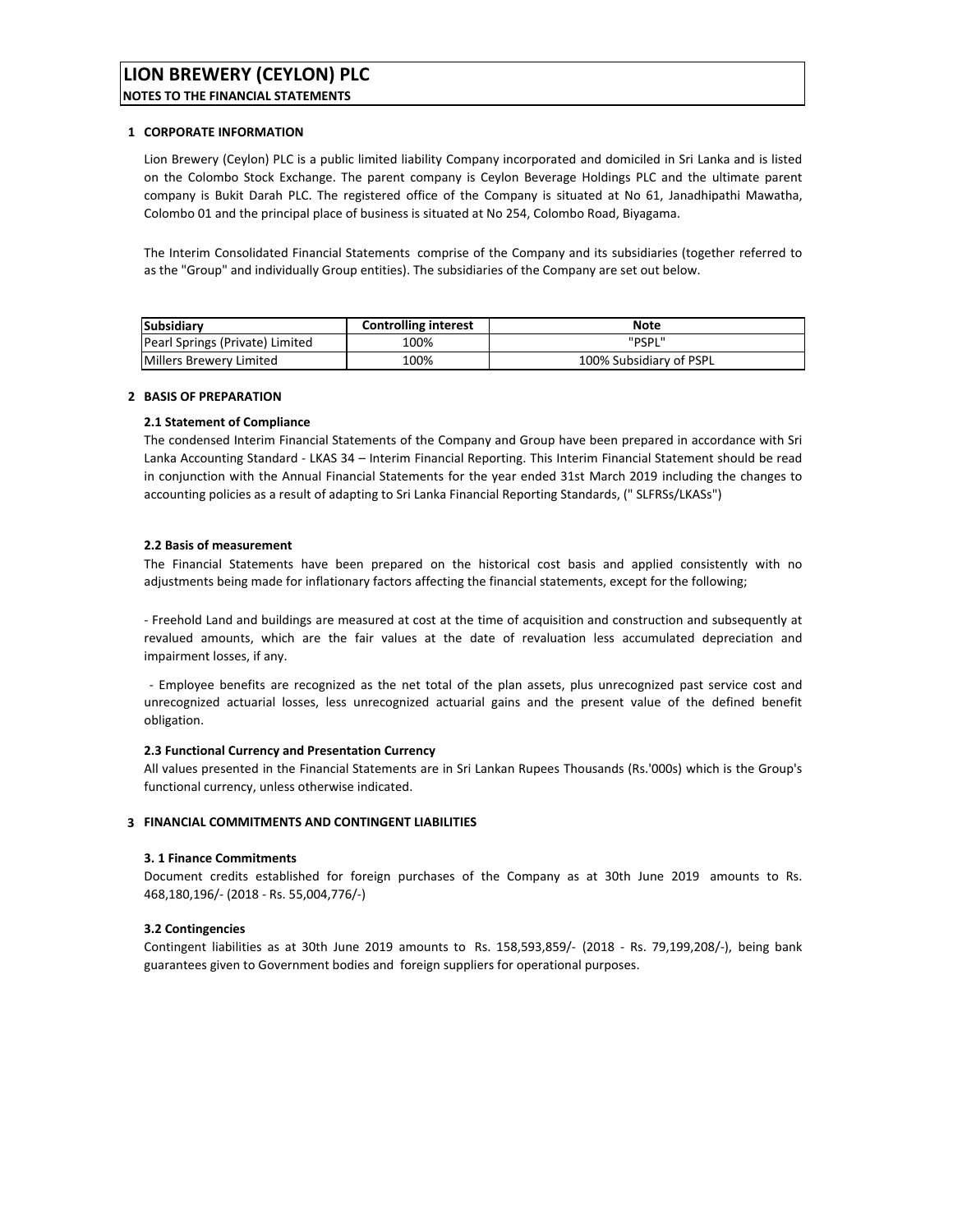### **4 DEBENTURES**

The Company issued 20,000,000 rated Unsecured Redeemable Debentures (Category 3 ‐ Type I) at a face value of Rs. 100/‐ each to raise Rs. 2,000,000,000/- on 11<sup>th</sup> December 2014. The interest is paid on 30<sup>th</sup> September and 31<sup>st</sup> March for a period of 5 years.

The categories of Debentures and its proportion of the different types of debentures in each category are as follows.

|                                                | Rs. 000's |
|------------------------------------------------|-----------|
| Category 03 Debentures - Fixed Rate (Note 4.1) | 2,000,000 |
|                                                | 2,000,000 |

### **4.1 Category 03 Debentures ‐ Fixed Rate**

| Debentures Category  | Amount Rs. ('000) | <b>Interest Rate</b> | <b>AER</b>  | Redemption From the Date of Allotment |
|----------------------|-------------------|----------------------|-------------|---------------------------------------|
|                      |                   | (per annum)          | (per annum) |                                       |
| Category 03 - Type I | 2.000.000         | 7.85%                | 8.00%       | 60 Months (5 Years)                   |
| Total                | 2,000,000         |                      |             |                                       |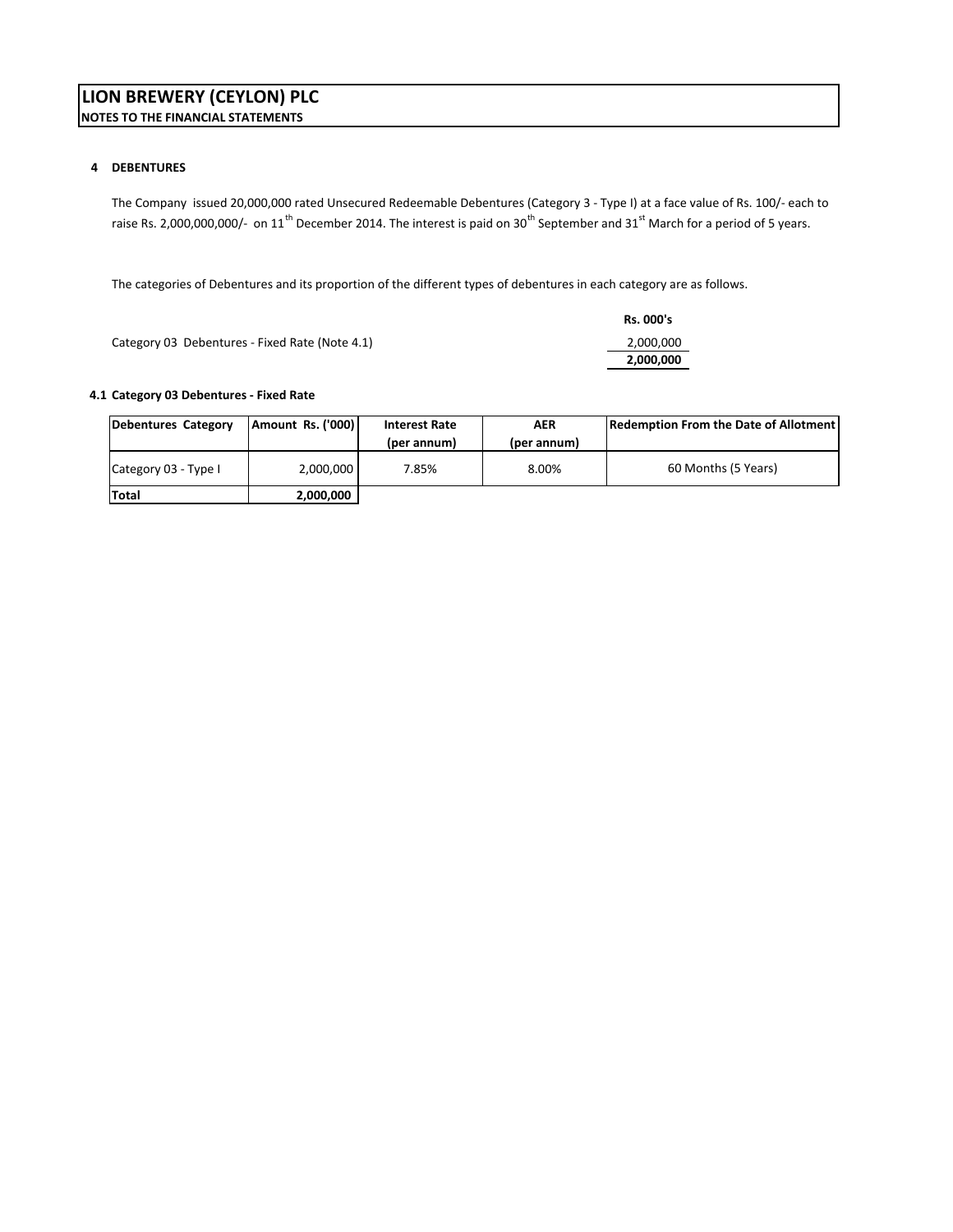#### **4 Debentures (Contd.)**

| 4.2 Composition of Debentures and Interest Payable  | Rs. ('000) |
|-----------------------------------------------------|------------|
| <b>Classified Under Current Liabilities</b>         |            |
| Debentures falling due within one year (Category 3) | 2,000,000  |
| Debenture interest payable                          | 51,628     |
|                                                     | 2,051,628  |

### **4.3 Debenture trading Information**

|                                    | <b>Quarter Ended - 30.06.2019</b><br><b>Quarter Ended - 30.06.2018</b> |             |             |                            |       |             |
|------------------------------------|------------------------------------------------------------------------|-------------|-------------|----------------------------|-------|-------------|
| Debentures issued on 11th Dec 2014 | Highest                                                                | Lowest      | Last Traded | Highest price Lowest price |       | Last Traded |
| $(Rs.100/-$ par value)             | price (Rs.)                                                            | price (Rs.) | Price (Rs.) | (Rs.)                      | (Rs.) | Price (Rs.) |
| Type I - Fixed Rate - 5 Year       | N/T                                                                    | N/T         | N/T         | N/T                        | N/T   | N/T         |

N/T ‐ Not traded during the quarter.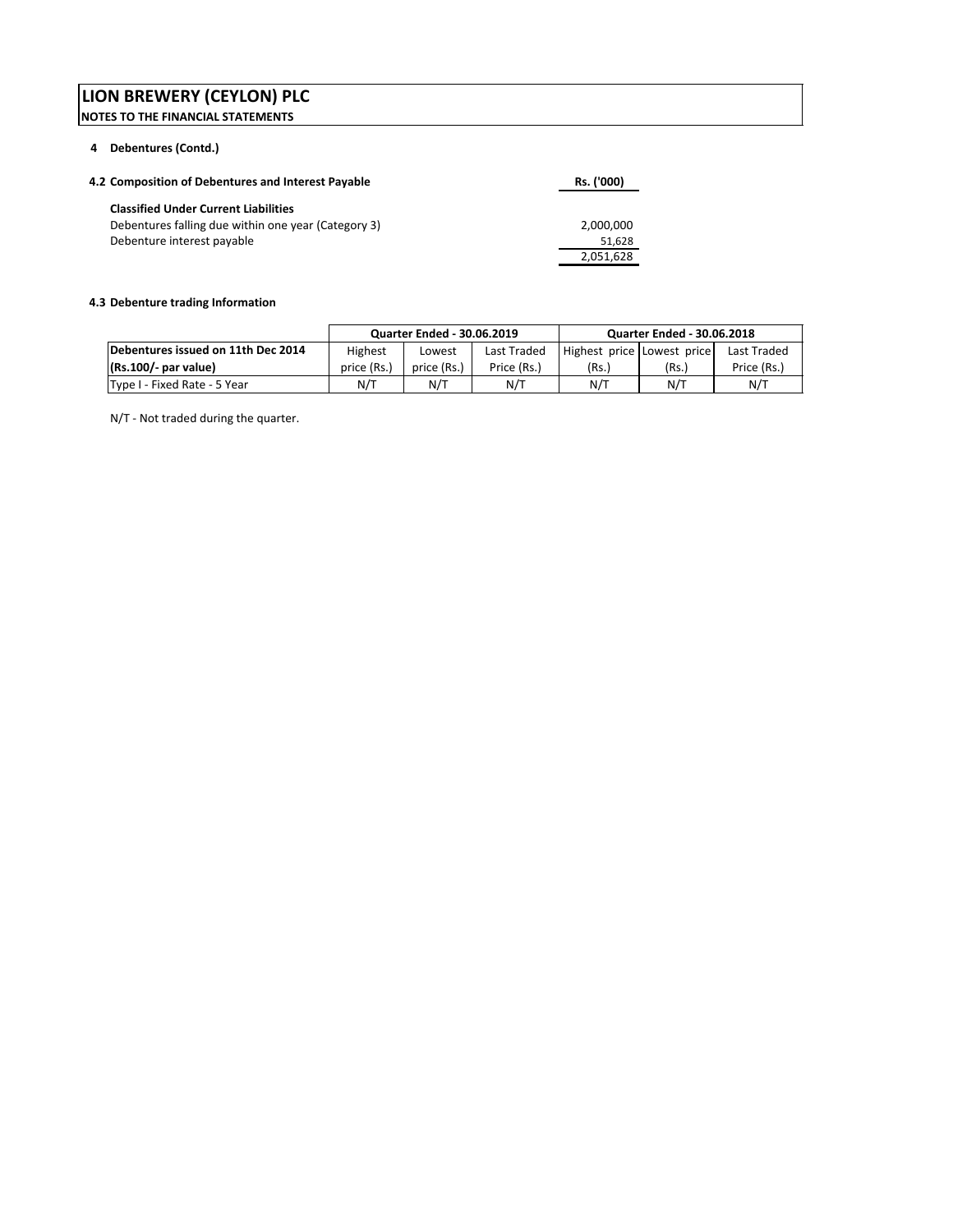#### **4 Debentures (Contd.)**

#### **4.4 Debenture trading Information**

| Interest rate of comparable government securities(%) | Date       | <b>Period Ended</b><br>30.06.2019 |
|------------------------------------------------------|------------|-----------------------------------|
| 05 year treasury bonds                               | 30.06.2019 | 9.83%                             |
| Debt related ratios - Company                        |            |                                   |
| Debt/equity ratio (times)                            | 0.16       |                                   |
| Quick asset ratio (%)                                | 88%        |                                   |
| Interest cover (times)                               | 11.64      |                                   |

#### **5 SEGMENTAL ANALYSIS**

The Company does not distinguish its products into significant components for different Geographical / Business segments as the differentiations are insignificant.

#### **6 COMPARATIVE FIGURES**

Comparative figures/information have been reclassified where necessary in line with the changes to the new Sri Lanka Accounting Standards (SLFRS/LKAS).

#### **7 EVENTS AFTER THE REPORTING PERIOD**

The Board of Directors recommended a Final dividend of Rs. 6/‐per ordinary share for the year ended 31st March 2019 which was approved at the Annual General Meeting held on 19th July 2019.

Apart from the above, there were no material events taken place since June  $3d<sup>h</sup>$ , 2019 that require adjustments or disclosure in these Financial Statements.

#### **8 INVESTOR INFORMATION**

| <b>Investor Information</b>             | <b>Quarter Ended</b> |            | <b>Year Ended</b> |            |  |
|-----------------------------------------|----------------------|------------|-------------------|------------|--|
|                                         | 30.06.2019           | 30.06.2018 | 31.03.2019        | 31.03.2018 |  |
| <b>Share Information</b>                |                      |            |                   |            |  |
| Price as at the end of the period (Rs.) | 550.00               | 570.00     | 555.00            | 525.40     |  |
| Highest price (Rs.)                     | 590.00               | 600.00     | 679.00            | 598.00     |  |
| Lowest price (Rs.)                      | 500.00               | 520.00     | 520.00            | 400.00     |  |
| <b>Trading Statistics</b>               |                      |            |                   |            |  |
| No of Transactions                      | 146                  | 277        | 1.027             | 1252       |  |
| No of Shares traded                     | 69,223               | 638,329    | 3,430,480         | 6,682,337  |  |
| Value of all shares traded (Rs. Mn.)    | 38                   | 351        | 1,981             | 3,415      |  |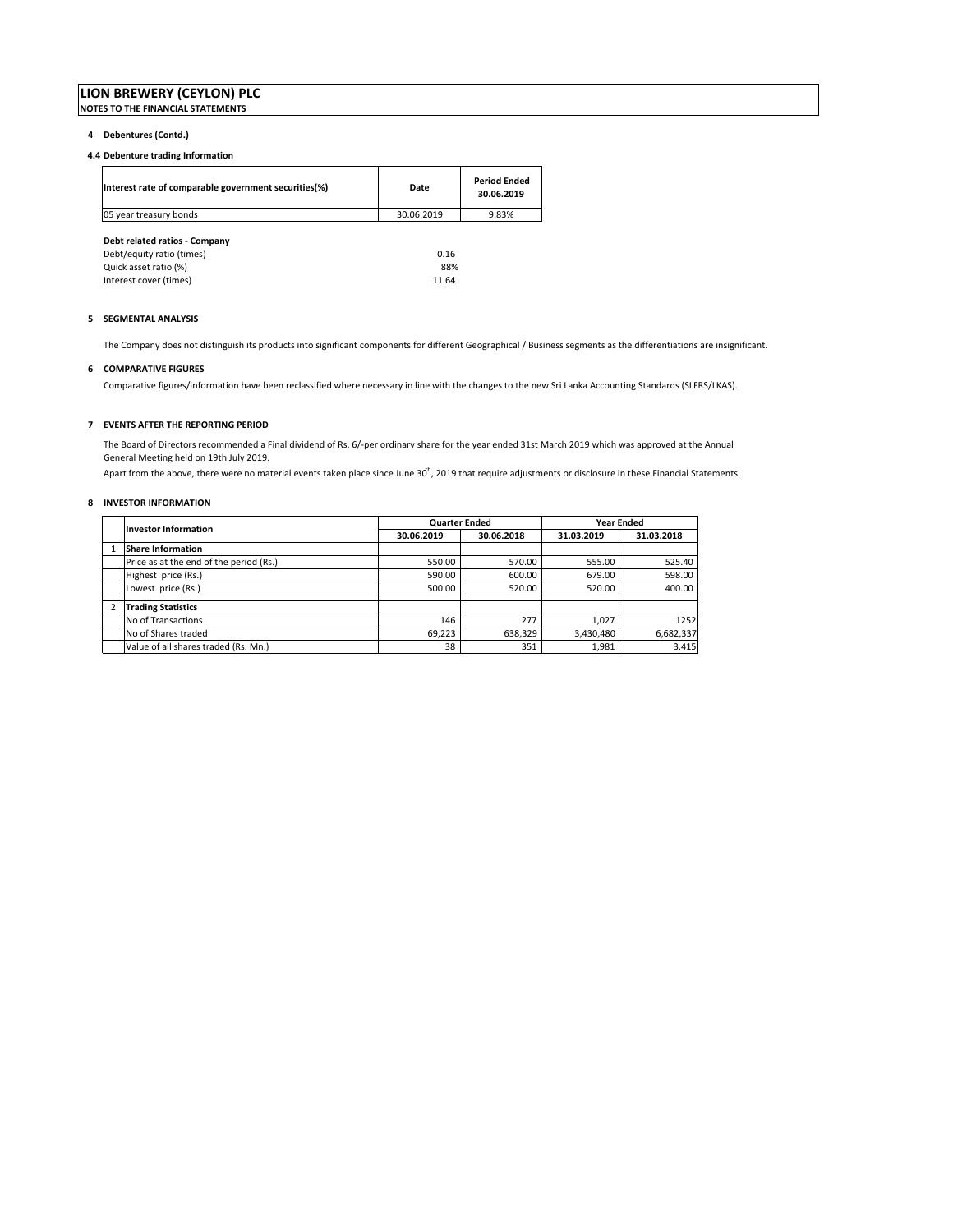#### **9 TWENTY MAJOR SHAREHOLDERS AS AT 30TH JUNE 2019**

| #  | Name                                                                                           | <b>Total Shares</b> | %     |
|----|------------------------------------------------------------------------------------------------|---------------------|-------|
|    | <b>CEYLON BEVERAGE HOLDINGS PLC</b>                                                            | 41,798,788          | 52.25 |
| 2  | CARLSBERG BREWERY MALAYSIA BERHAD                                                              | 20,000,686          | 25.00 |
| 3  | CARSON CUMBERBATCH PLC A/C NO.2                                                                | 4,107,793           | 5.13  |
| 4  | RBC INVESTOR SERVICES BANK-COELI SICAV I- FRONTIER MARKETS FUND                                | 1,773,190           | 2.22  |
| 5. | CARSON CUMBERBATCH PLC A/C NO. 01                                                              | 1,402,060           | 1.75  |
| 6  | PERSHING LLC S/A AVERBACH GRAUSON & CO.                                                        | 1,353,445           | 1.69  |
|    | BUKIT DARAH PLC A/C NO 2                                                                       | 1,300,000           | 1.63  |
| 8  | CITIBANK NEWYORK S/A NORGES BANK ACCOUNT 2                                                     | 1,089,443           | 1.36  |
| 9  | SSBT-AL MEHWAR COMMERCIAL INVESTMENTS L.L.C.                                                   | 983,779             | 1.23  |
|    | 10 JPMLU-T ROWE PRICE FUNDS SICAV                                                              | 947,879             | 1.18  |
| 11 | MELLON BANK N.A.-FLORIDA RETIREMENT SYSTEM                                                     | 593,086             | 0.74  |
| 12 | <b>GF CAPITAL GLOBAL LIMITED</b>                                                               | 518,595             | 0.65  |
| 13 | <b>BBH-RONDURE NEW WORLD FUND</b>                                                              | 472,256             | 0.59  |
| 14 | <b>DEUTSCHE BANK AG-LONDON</b>                                                                 | 372,614             | 0.47  |
|    | 15 SAMPATH BANK PLC/MRS.PRIYANI DHARSHINI RATNAGOPAL                                           | 300,000             | 0.38  |
|    | 16 ISSBT- RUSSELL INVESTMENTS INSTITUTIONAL FUNDS PUBLIC LIMITED COMPANY                       | 285,009             | 0.36  |
| 17 | <b>ISSBT-FRANK RUSSEL TRUST COMPANY COMINGLED BENEFIT FUNDS TRUST GNA-6QH3</b>                 | 253,681             | 0.32  |
|    | 18 ISSBT-RUSSELL TRUST COMPANY COMMINGLED EMPLOYEE BENEFIT FUND TRUST RUSSELL FRONTIER MARKETS | 172,789             | 0.22  |
|    | EQUITY FUND A/C 03                                                                             |                     |       |
|    | 19 PORTELET LIMITED                                                                            | 161,920             | 0.20  |
|    | 20 JPMCB-T.ROWE PRICE INSTITUTIONAL FRONTIER MARKETS EQUITY FUND                               | 157,852             | 0.20  |

#### **10 PUBLIC HOLDING**

The Company is in compliance with the Minimum Public Holding requirements for Companies listed on the Main Board as per Rule 7.13.1 (a) of the Listing Rules of the Colombo Stock Exchange, under Option 3, i.e. Float‐Adjusted Market Capitalization of Rs.5 Billion with 500 Public Shareholders and a Public Holding percentage of 7.5%.

| The Company's Public Holding as at 30th June 2019 |                 |  |
|---------------------------------------------------|-----------------|--|
| Market Capitalization of the Public Holding       | Rs.6.12 Billion |  |
| Percentage of ordinary shares held by the public  | 13.92%          |  |
| Number of Public Shareholders                     | 1.145           |  |

#### **11 DIRECTOR'S SHAREHOLDINGS**

| As at 30th June 2019                                                 |       |
|----------------------------------------------------------------------|-------|
| Mr. D. A. Cabraal (Chairman)                                         |       |
| Mr. H. Selvanathan (Deputy Chairman)                                 | 1,579 |
| Mr. S. K. Shah (Chief Executive Officer)                             | 6,016 |
| Mr. D. C. R. Gunawardena                                             | 34    |
| Mr. K. Selvanathan (Director / Alternate Director to H. Selvanathan) |       |
| Mr. D. R. P. Goonetilleke                                            |       |
| Mrs. S. J. F. Evans                                                  |       |
| Mr. R. H. Meewakkala                                                 |       |
| Mr. Lim C. K.                                                        |       |
| Mr. S. Selvanathan (appointed w.e.f. 05/04/2019)                     |       |
| Mr. T. Akiskalos (appointed w.e.f. 20/05/2019)                       |       |
| Mr. L. Lehmann (resigned w.e.f. 20/05/2019)                          |       |

#### **12 STATED CAPITAL**

The Company's stated capital consists of 80,000,000 ordinary shares.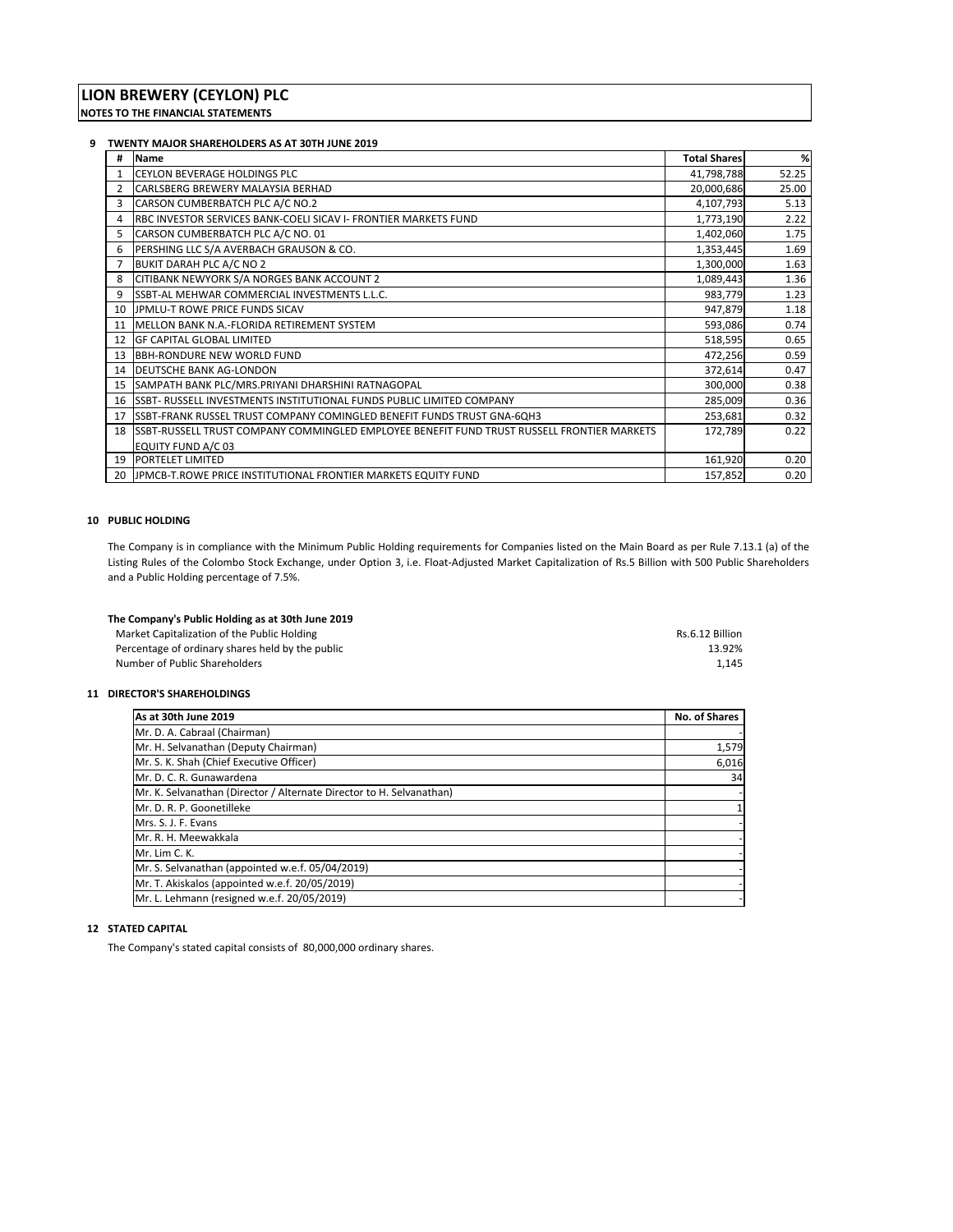#### **13 RELATED PARTY TRANSACTIONS**

The Company carried out transactions in the ordinary course of its business with parties who are defined as related parties in Sri Lanka Accounting Standard LKAS 24 ‐ 'Related Party Disclosures', the details of which are reported below.

#### **(A) Transactions with Parent Company ‐ Ceylon Beverage Holdings PLC**

Messrs. D.A.Cabraal, H Selvanathan, S.K.Shah, D.C.R. Gunawardena and R.H. Meewakkala are Directors of the related entity. Mr. L. Lehmann who was a Director of the Company and Ceylon Beverage Holdings PLC resigned on 20/05/2019 and Mr. T. Akiskalos was appointed as a Director of the Company and Ceylon Beverage Holdings PLC w.e.f. 20/05/2019, with which the following contracts / transactions have been entered into during the period by the Company in the normal course of business.

- (i) As per the licensed brewing agreement with Ceylon Beverage Holdings PLC, the Company was charged Rs. 39,054,389/‐ (2018 ‐Rs. 30,692,491/‐) as royalty during the period.
- (ii) As per the loan agreement with Ceylon Beverage Holdings PLC, the Company charged Rs. 17,991,841/‐ (2018 ‐ Nil) at a rate of AWPLR+1% as loan interest during the period.
- (iii) Balance receivable from Ceylon Beverage Holdings PLC as at 30th June 2019 is Rs. 611,725,598/‐

#### **(B) Transactions with Fellow Subsidiary ‐ Pubs 'N Places (Private) Limited**

Messrs. S.K. Shah and D.R.P. Goonetilleke, Directors of the Company are also Directors of Pubs 'N Places (Private) Limited, to which the Company sold beer for a total value of Rs. 48,110,543/‐ during the period (2018‐Rs. 39,422,580/‐).

(i) An amount of Rs. 1,421,871/‐ was paid by the Company to Pubs 'N Places (Private) Limited as trade rebates on beer purchases during the period. (2018‐ Rs. 1,326,923/‐)

(ii) As per the loan agreement with Pubs 'N Places (Private) Limited, the Company charged Rs. 3,785,308/‐ (2018 ‐ Nil) at a rate of AWPLR+1% as loan interest during the period.

(iii) Balance receivable from Pubs 'N Places (Private) Limited as at 30th June 2019 is Rs. 122,734,273/‐

#### **(C) Transactions with Fellow Subsidiary ‐ Retail Spaces (Private) Limited**

Messrs. S.K. Shah and D.R.P. Goonetilleke, Directors of the Company are also Directors of Retail Spaces (Private) Limited, to which the Company sold beer for a total value of Rs. 58,913,460/‐ (2018 ‐ Rs. 42,452,085/‐) during the period.

(i)Balance receivable from Retail Spaces (Private) Limited as at 30th June 2019 is Nil.

#### **(D) Transactions with Fellow Subsidiary ‐ Luxury Brands (Private) Limited**

(i) Messrs. S.K. Shah and D.R.P. Goonetilleke, Directors of the Company are also Directors of Luxury Brands (Private) Limited, for which the Company provided distribution services for a fee amounting to Rs. 2,242,368/‐ (2018 ‐ Rs. 3,248,308/‐) during the period.

(ii) Balance receivable from Luxury Brands (Private) Limited as at 30th June 2019 is Nil.

#### **(E) Transactions with Sub Subsidiary ‐ Millers Brewery Limited**

Messrs. S.K Shah & D.R.P. Goonetilleke Directors of the Company are also Directors of Millers Brewery Limited.

(i) An amount of Rs. 1,980,000/‐ (2018 ‐Rs. 585,000/‐) was charged by Millers Brewery Limited for warehouse services provided to the Company during the period.

(ii) Balance payable to Millers Brewery Limited as at 30th June 2019 is Rs. 36,000/‐.

#### **(F) Transactions with Group entities**

Messrs. H.Selvanathan, S.K.Shah and K. Selvanathan, S.Selvanathan Directors of the Company, are also Directors of Carsons Management Services (Private) Limited., which provides supporting services to the Company. An amount of Rs. 124,373,398/- (2018 - Rs. 79,710,753/-) was charged by Carsons Management Services (Private) Limited to the Company during the period.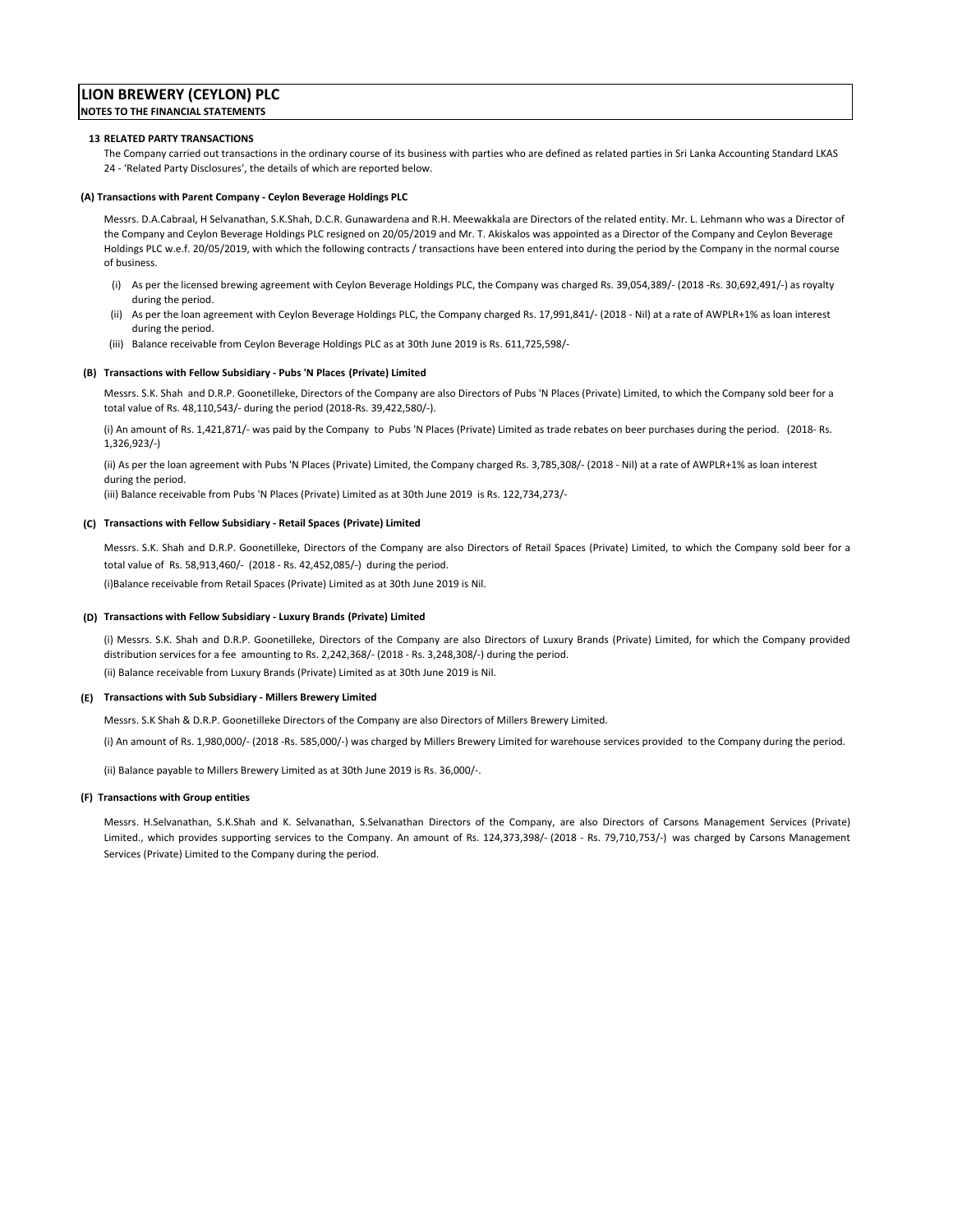#### **(G) Transactions with other related entities**

- **(a)** Messrs. L. Lehmann (resigned on 20/05/2019), T. Akiskalos (appointed w.e.f. 20/05/2019) and Lim C. K. Directors of the Company represents the Carlsberg Group with which the following contracts / transactions have been entered into during the period by the Company in the normal course of business.
- (i) As per the licensed brewing agreement, a sum of Rs. 42,745,044/‐ (2018 ‐ Rs. 38,679,517/‐) was charged as royalty during the period by Carlsberg A/S.
- (ii) LBCL purchases part of its requirement of the raw material Aroma Hop From Carlsberg A/S. There were purchases during the period for a sum of Rs. 3,500,834/‐ (2018 ‐Rs. 1,694,492/‐)
- (iii) An amount of Rs. 87,746,544/‐ remains payable as at 30th June 2019.
- **(b)** Messrs. D.C.R. Gunawardena and K. Selvanathan Directors of the Company are also Directors of Pegasus Hotels of Ceylon PLC with which the following transactions have been entered into during the period by the Company in the normal course of business.
- (i) An amount of Rs. 310,155/‐ recognized as income from sale of Beer. (2018‐ Rs. 547,091/‐)
- **(c)** Mr. D.C.R. Gunawardena, Director of the Company, is also a Director of Equity Hotels Ltd following transactions have been entered into during the period by the Company in the normal course of business.
- (i) An amount of Rs. 57,225/‐ is recognised as income from sale of Beer to Equity Hotels Ltd in the normal course of business. (2018 ‐ Nil)

#### **(H) Transactions with key management personnel (KMP)**

According to Sri Lanka Accounting Standard 24 "Related Party Disclosures", key management personnel are those having authority and responsibility for planning and controlling the activities of the entity. Accordingly, the Directors of the Company and its parent company (including executive and non executive directors) and their immediate family members have been classified as KMP of the Company.

The compensation paid to key management personnel consist of short-term employment benefits and no other payments such as post-employment benefits, terminal benefits and share based payments have been paid to key management personnel during the period.